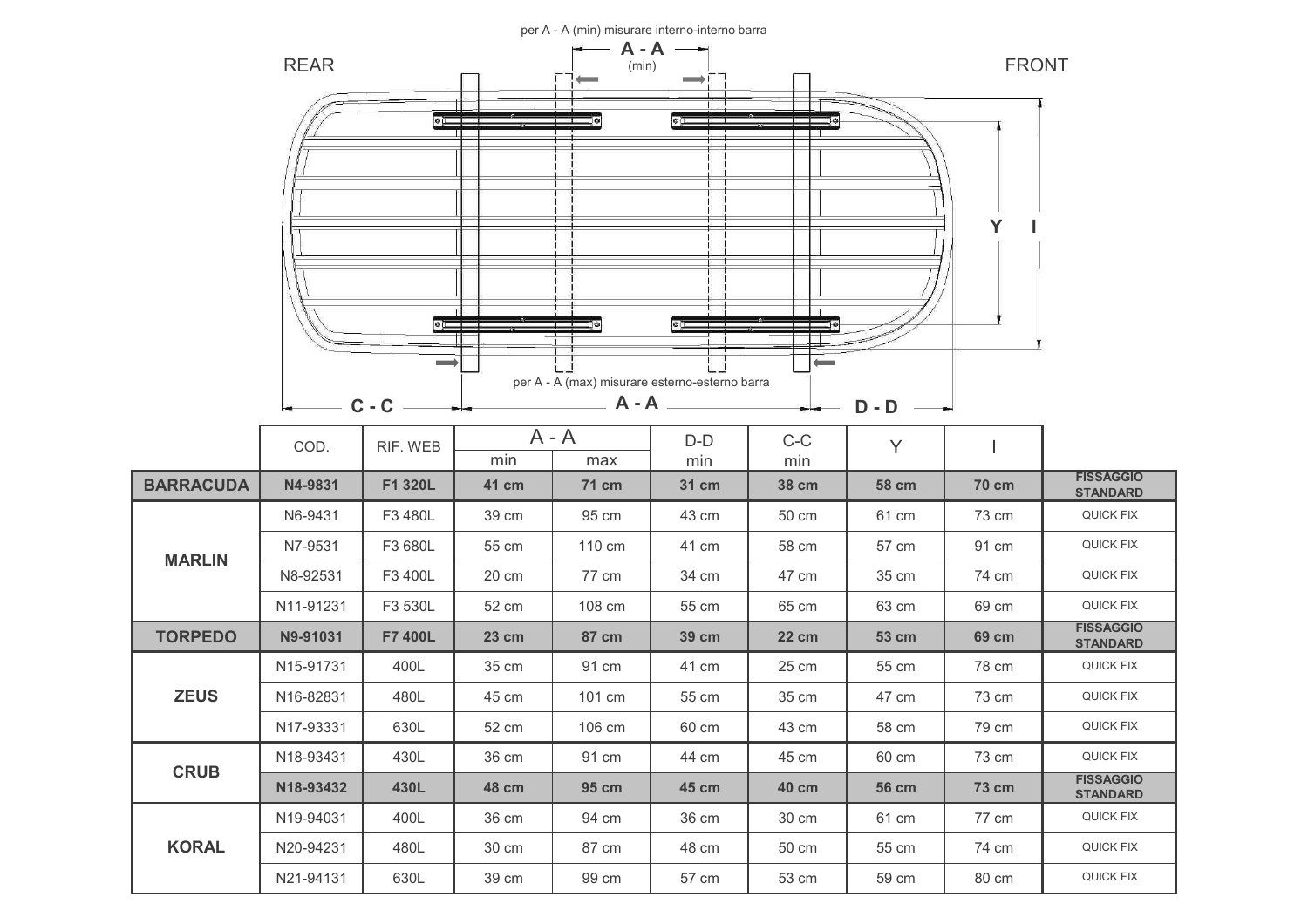

|    | <b>PESO</b>    | MOD.           | Kg | MOD.       | Κg   | MOD.            | Kg |
|----|----------------|----------------|----|------------|------|-----------------|----|
| GB | WEIGHT         | <b>N4</b>      | 12 | <b>N10</b> | 16   | <b>N18</b>      | 14 |
|    | <b>POIDS</b>   | N <sub>6</sub> | 16 | <b>N11</b> | 18   | N <sub>19</sub> | 12 |
| G  | <b>GEWICHT</b> | <b>N7</b>      | 23 | <b>N15</b> | 12.5 | <b>N20</b>      | 14 |
| Ø  | <b>PESO</b>    | N <sub>8</sub> | 13 | <b>N16</b> | 14   | <b>N21</b>      | 18 |
| PL |                | N <sub>9</sub> | 13 | <b>N17</b> | 17.5 |                 |    |

### **Montare il box come da istruzioni accluse (aiutarsi con le vignette corrispondenti)**

**1** Larghezza massima barre 80 mm.

I

- **2** Posizionare le barre alla distanza consigliata minima di 600 mm.
- **3** Verificare che il posizionamento del box non impedisca l'alzata del portellone posteriore dell'autovettura.
- **4** Non aprire contemporaneamente il box da entrambi i lati.
- **5** Carico massimo 75 Kg per autovetture e 90 Kg per caravan (distribuito, non concentrato).
- Verificare comunque la portata delle proprie barre portatutto e la portata sul manuale autovettura.
- **6** Verificare che il carico non abbassi il fondo soprattutto in posizione frontale (l'ingresso dell'aria causerebbe la rottura del coperchio). In caso di brusca frenata verificare che il carico non si sia spostato in avanti causando, per il sovraccarico, l'abbassamento del fondo.
- **7** Verificare che l'altezza del carico non intralci o impedisca la corretta chiusura della serratura o abbassi il fondo del box.
- **8** Fissare il carico con le cinghie (il carico non deve potersi muovere).
- **9** Caricare/scaricare il box in aree parcheggio o lato marciapiede.
- **10** Dopo 25 km di percorrenza ed in caso di frenate brusche controllare il carico, la tensione delle cinghie e il serraggio delle viti.
- **11** Con il box montato non utilizzare lavaggi automatici.
- **12** Non lavare il box con alcool, diluenti o carburanti ma con il comune detersivo per piatti.
- **13** In caso di lunghe soste è opportuno parcheggiare all'ombra.
- **14** In caso di non utilizzo, per risparmio energetico, il box va rimosso e riposto al riparo.
- **15** Velocità massima: come da codice della strada vigente nel paese d'utilizzo, comunque non superare i 130 Km/h.
- **16** Velocità consigliata: 130 km/h.
- **17** Attenzione alle raffiche di vento, soprattutto ridurre la velocità in uscita dalle gallerie.
- **18** Conservare la chiave di scorta nascosta sull'autovettura.
- **19** Il codice chiave, necessario per il reintegro della chiave in caso di smarrimento, va conservato in luogo sicuro.
- **20** Conservare il foglio d'istruzioni per futuri utilizzi.



**Mount the roof-box as described in the enclosed instructions ( look at the corresponding pictograms)**

- **1** Maximum bar width 80 mm
- **2** Position the bars at the minimum distance of 600 mm
- **3** When the roof-box is positioned, check that the hatchback can be easely open
- **4** Do not open both sides of the roof-box simultaneously
- **5** Maximum load 75 kg for cars and 90 kg for caravans (well distributed and not concentrated) Verify the maximum capacity of the bars
- **6** Check that the load does not bend down the front bottom of the roof-box (the air infiltration could cause the lid breakage). If the car jerks to a standstill, verify that the load has not moved to the front causing the bend down of the bottom
- **7** Check that the load permits a correct locking of the roof-box and the the front bottom does not bend down
- **8** Fix the load with the belts (the load must not move)
- **9** Load/unload the roof-box in car parks or alongside the pavement
- **10** After approx. 25 km, check the load and the tightness of screws and belts
- **11** When the roof-box is mounted, do not use automatic car washes
- **12** Do not wash the roof-box with alcohol, solvents or fuels
- **13** Park in the shade in case of long breaks
- **14** If not used, remove the roof-box and store it
- **15** Maximum speed: as specified in the highway code in force in the country of use; anyway limit of 130 Km./h
- **16** Recommended speed: 130 km/h
- **17** Pay attention to gusts of wind, particularly when coming out from tunnels
- **18** Keep the spare key hidden in the car
- **19** The key code, required to replace the key if lost, should be kept in a safe place
- **20** Keep the mounting instruction for future use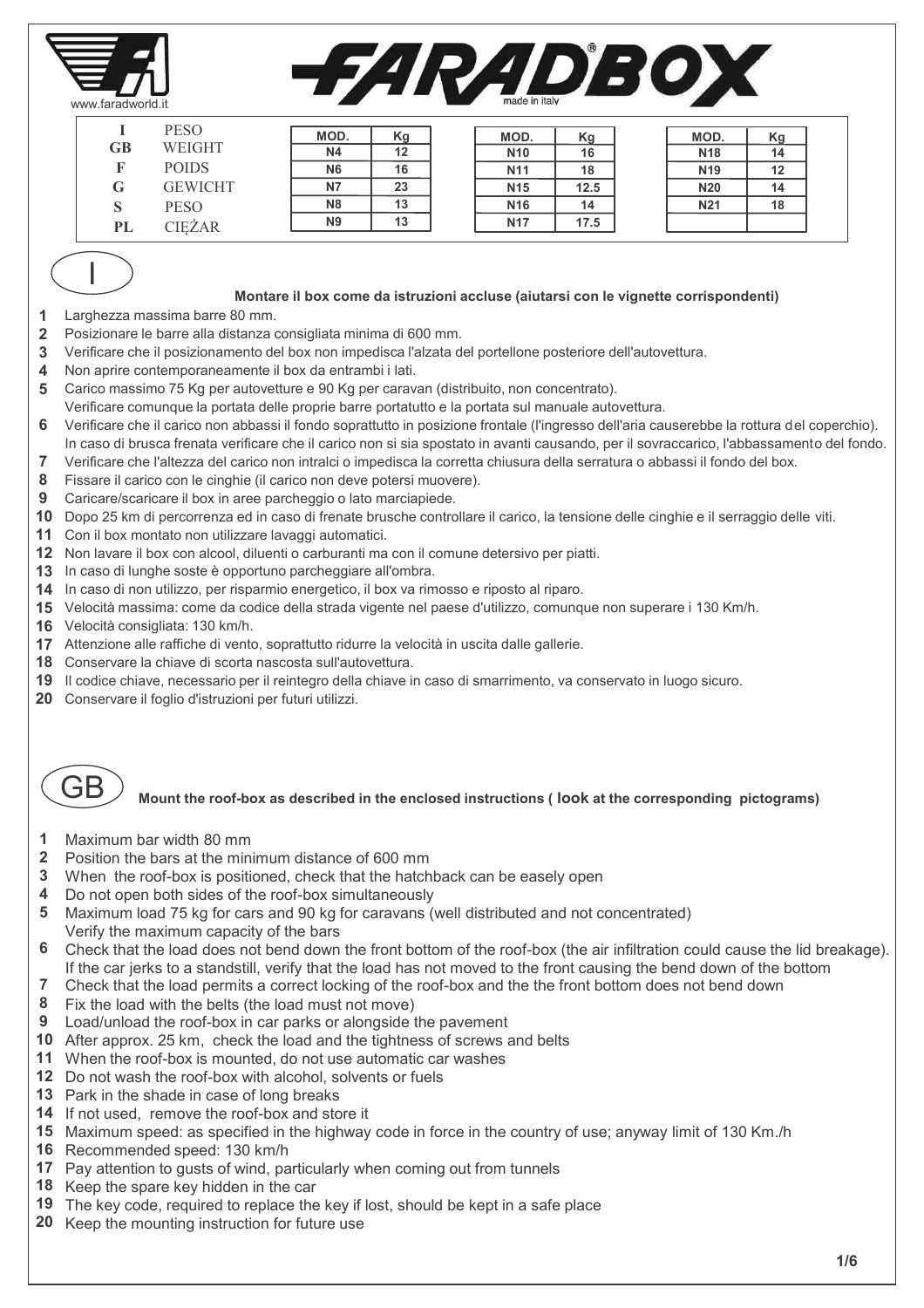

#### **Monter le coffre de toit selon la notice de montage (s'aider avec les pictogrammes)**

- Largeur maximum des barrès 80 mm
- Fixer les barres a la distance conseillèe minimum de 600 mm
- Une fois positionnè, le coffre de toit ne doit pas interférer avec l'ouverture du coffre arrière
- Ne pas ouvrir le coffre des deux cotés en meme temps
- Charge maxi 75 Kg. pour les voitures et 90 Kg pour caravans (charge eqiulibrèe et bien distribuèe). Vérifier la charge admissible des barres de toit et ce indiqué sur le manuel de la voiture
- S'assurer que la charge ne provoque pas l'abaissement frontal du fond. En cas d'un coup de freins, vèrifier que le chargement ne soit pas dèplacè en avant, pour èviter l'abaissement du fond.
- S'assurer que la hauteur de la charge ne dépasse pas celle du coffre et qu'elle n'en bloque pas la fermeture
- Attacher le chargement avec les sangles (ce dernier doit etre absolument bloquè)
- Charge/décharger le coffre dans des aires de stationnement ou coté trottoir
- Au bout de 25 km, contrôler la chargement, le serrage des vis et la tension des sangles
- Une fois le coffre en placè, ne pas se rendre à la station de lavages
- Ne pas laver le coffre avec de l'alcool, des diluants ou des carburants
- En cas d'arrêt prolongé, se garer à l'ombre
- En cas de non-utilisation et pour éviter une surconsommation de carburant, retirer le coffre et le ranger à l'abri
- Vitesse maximum: conforme au code de la route en vigueur dans le pays d'utilisation, en tous cas non superieur à 130 km/h
- Vitesse max recommandée: 130 km/h
- Attention aux rafales de vent, notamment à la sortie des tunnels
- Cacher la clé de réchange dans la voiture
- Garder le code de la clé indispensable pour avoir une autre clé en cas de perte.
- Garder la notice de montage pour toutes consultations futures



### **Montieren Sie die Box, wie in der beiliegenden Anleitung beschrieben (mit Hilfe der Zeichnungen)**

- Max. Breite zwischen den Montagestangen 80 mm
- Die Barren auf eine Entfernung von 600 mm stellen
- Achten Sie beim Anbringen der Box darauf, dass sich die Heckklappe des Fahrzeugs problemlos öffnen lässt
- Öffnen Sie die Box nicht auf beiden Seiten gleichzeitig
- Max Tragfähigkeit 75 Kg für Autos und 90 für caravans (verteilt, nicht an einer Stelle) Auf die max Tragfähigkeit der Barren Acht geben
- Die Ladung sollte nicht höher als die Box bzw. beim Schließen hinderlich sein (Luft-Eintritt kann eine Deckelbruch verursachen) Falls eine starke Bremse, die Ladung kontrollieren. Eine Überbelastung kann eine Front-Unterseite Senke der Faradbox verursachen
- Die Ladungshöhe soll eine korrekte Verschlauben und eine Front-Unterseite Senke nicht verursachen
- Befestigen Sie die Ladung mit den Riemen (sie darf keinen Bewegungsspielraum haben)
- Be- und entladen Sie die Box auf Parkplätzen oder entlang von Gehwegen
- Kontrollieren Sie nach einer Strecke von 25 Km, dass die Schrauben angezogen und die Riemen gespannt sind
- Fahren Sie nicht mit montierter Box in die Waschanlage
- Waschen Sie die Box nicht mit Alkohol, Verdünnungsmitteln oder Brennstoffen
- Parken Sie bei längeren Aufenthalten im Schatten
- Nehmen Sie die Box bei Nichtbedarf aus Energiespargründen ab und bewahren Sie sie an einem geschützten Ort auf
- Höchstgeschwindigkeit: siehe Straßenverkehrsordnung des jeweiligen Lands; in jedem Fall max 130 Km/h
- Richtgeschwindigkeit: 130 Km/h
- Vorsicht bei Windböen, hauptsächlich beim Herausfahren aus Tunnels
- Bewahren Sie den Ersatzschlüssel an einem sicheren Ort im Fahrzeug auf
- Bewahren Sie den Schlüsselcode an einem sicheren Ort auf. Er wird für die Anfertigung des Nachschlüssels im Verlustfall benötigt
- Bewahren Sie die Montageanleitung zum späteren Nachschlagen auf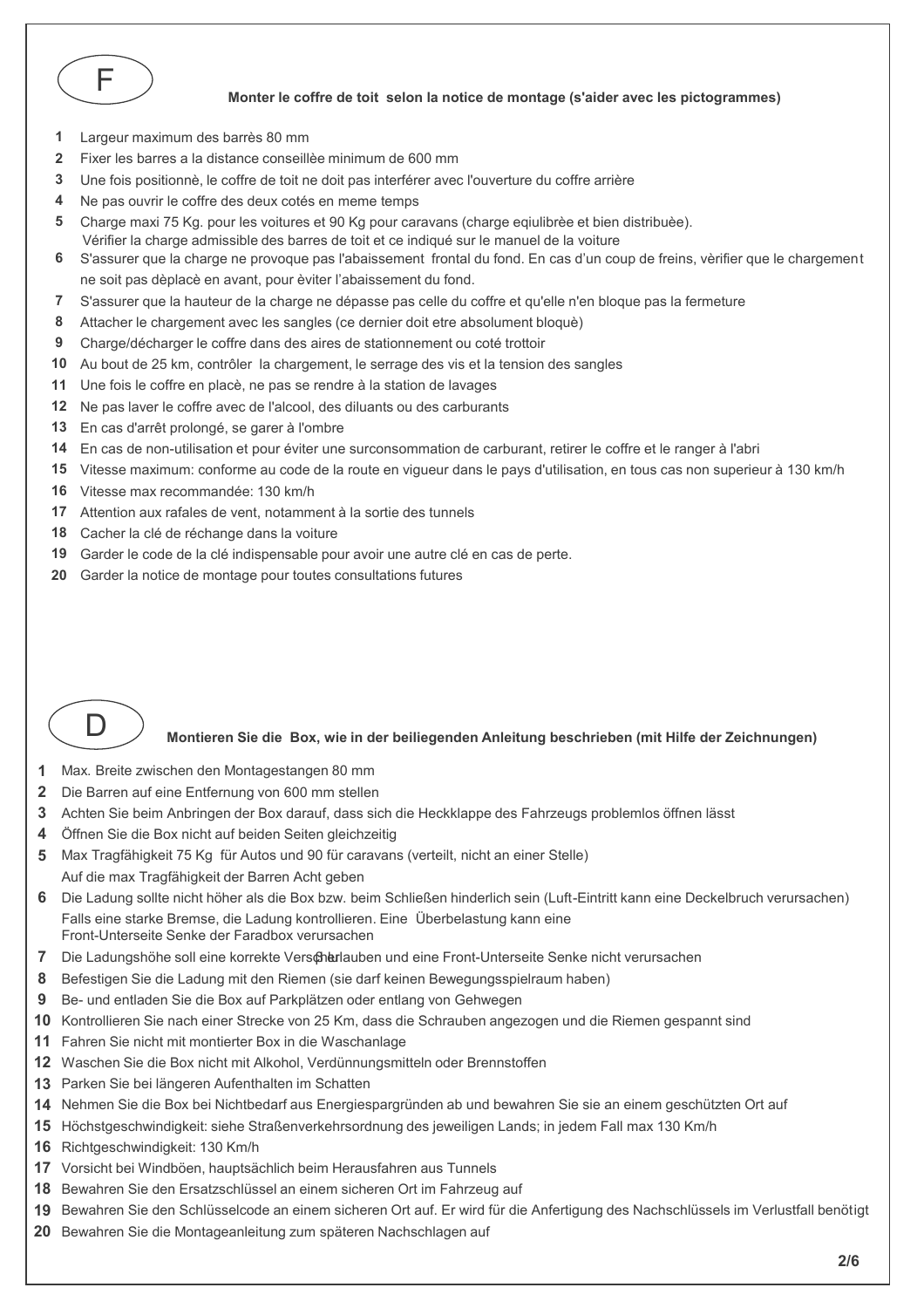

**Montar el cofre como se señala en las instrucciones adjuntadas (con la ayuda de los pictogramas correspondientes)**

- Ancho máximo de las barras 80 mm.
- Colocar las barras a una distancia mínima de 600 mm.
- Comprobar que la colocación del cofre no impida la subida de la puerta trasera del vehículo.
- No abrir contemporáneamente el cofre por ambos lados.
- Carga máxima 75 Kg para vehículos y 90 Kg para caravanas (distribuido, no concentrado). Comprobar de todas formas la capacidad de las propias barras y la capacidad en el manual del vehículo.
- Comprobar que la carga no baje el fondo del cofre, sobre todo en la parte frontal (la infiltración del aire provocaría la rotura de la tapa). En caso de frenado brusco comprobar que la carga no se haya desplazado hacia delante causando, debido a la sobrecarga, la bajada del fondo.
- Comprobar que la altura de la carga no obstaculice o impida el cierre correcto de la cerradura o baje el fondo del cofre.
- Fijar la carga con las correas (la carga no tiene que poder moverse).
- Cargar/descargar el cofre en áreas de aparcamiento o en el lado de la acera.
- Tras 25 km de recorrido o en caso de frenados bruscos controlar la carga, la tensión de las correas y el apriete de los tornillos.
- No utilizar lavados automáticos con el cofre montado.
- No lavar el cofre con alcohol, disolventes o carburante sino con un detergente para platos común.
- En caso de aparcamientos largos es oportuno aparcar a la sombra.
- Hay que quitar el cofre en caso de no utilizarlo.
- Velocidad máxima: como establece el código de circulación vigente en el país de utilización, de todas formas no superar los 130 Km/h.
- Velocidad recomendada: 130 km/h.
- Atención a las ráfagas de viento, sobre todo reducir la velocidad de salida de las galerías.
- Conservar la llave de repuesto escondida en el vehículo.
- El código de la llave ha de conservarse en un lugar seguro, ya que es necesario para reponer la llave en caso de extravío.
- Conservar la hoja de instrucciones para usos futuros.



#### **Zamontować boxu zgodnie z załączoną instrukcją (korzystając z pomocy odpowiednich piktogramów)**

- Maksymalna szerokość belek 80 mm.
- Ustawić belki w odległości co najmniej 600 mm.
- Sprawdzić, czy położenie boxu nie utrudnia otwierania tylnych drzwi samochodu.
- Nie otwierać jednocześnie boxu z obu stron.
- Maksymalne obciążenie: 75 kg dla pojazdów samochodowych i 90 kg dla przyczep kempingowych (prawidłowo rozłożone, nie skupione). Sprawdzić zawsze nośność własnego bagażnika bazowego oraz nośność podaną w instrukcji samochodu osobowego.
- Sprawdzić, czy obciążenie nie powoduje obniżenia dolnej części boxu, zwłaszcza w przedniej jego części, (przenikanie powietrza może powodować pęknięcie pokrywy). W przypadku nagłego zahamowania pojazdu należy sprawdzić, czy ładunek nie przesuwa się do przodu, powodując obniżenie dna boxu w wyniku przeciążenia.
- 
- Sprawdzić, czy wysokość ładunku nie utrudnia lub uniemożliwia prawidłowe zamknięcie zamka lub też czy nie powoduje obniżenia dna boxu.
- Przymocować ładunek pasami (nie może się przesuwać).
- Załadować/rozładować box na obszarach parkingowych lub od strony chodnika.
- Po przejechaniu 25 km oraz w przypadku gwałtownego hamowania należy sprawdzić ładunek, naprężenie pasów i dokręcenie śrub.
- Nie korzystać z automatycznych myjni samochodowych z zamontowanym boxem.
- Nie myć boxu z zastosowaniem alkoholu, rozpuszczalników lub paliwa; myć zwykłym płynem do naczyń.
- W przypadku długich postojów zalecane jest zaparkowanie samochodu w cieniu.
- Zdjąć boxu w przypadku, kiedy nie będzie on używany.
- Maksymalna prędkość: zgodnie z kodeksem drogowym obowiązującym w kraju,w którym jest używany,a w każdym razie nie przekraczająca 130 Km/h.
- Prędkość zalecana: 130 km/h.
- Uwaga na porywy wiatru, zredukować prędkość podczas wyjazdu z tunelu.
- Przechowywać zapasowy klucz w samochodzie.
- Kod klucza, niezbędny do jego dorobienia w przypadku zgubienia powinien być przechowywany w bezpiecznym miejscu.
- Przechowywać instrukcję obsługi, aby móc ją wykorzystać w przyszłości.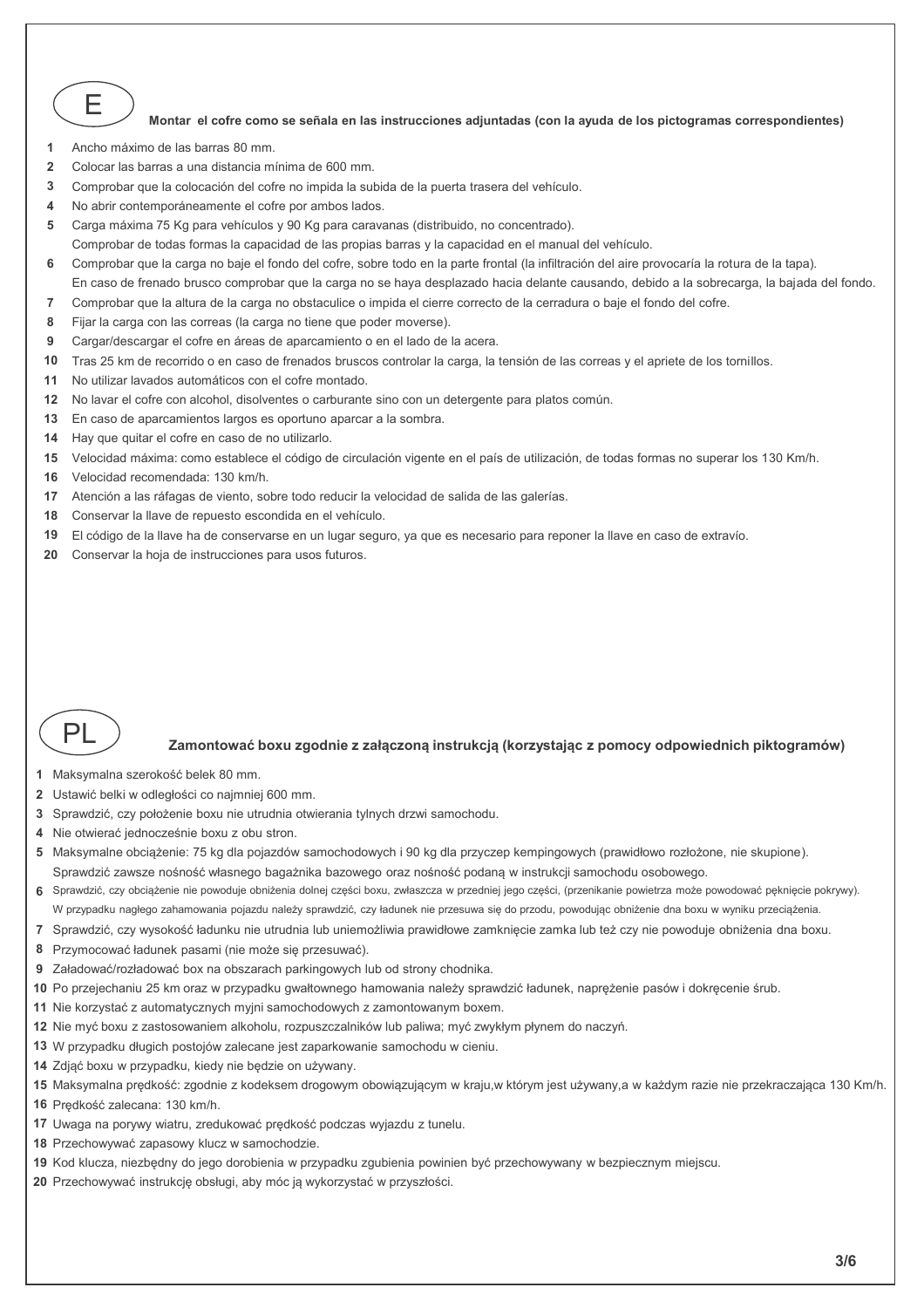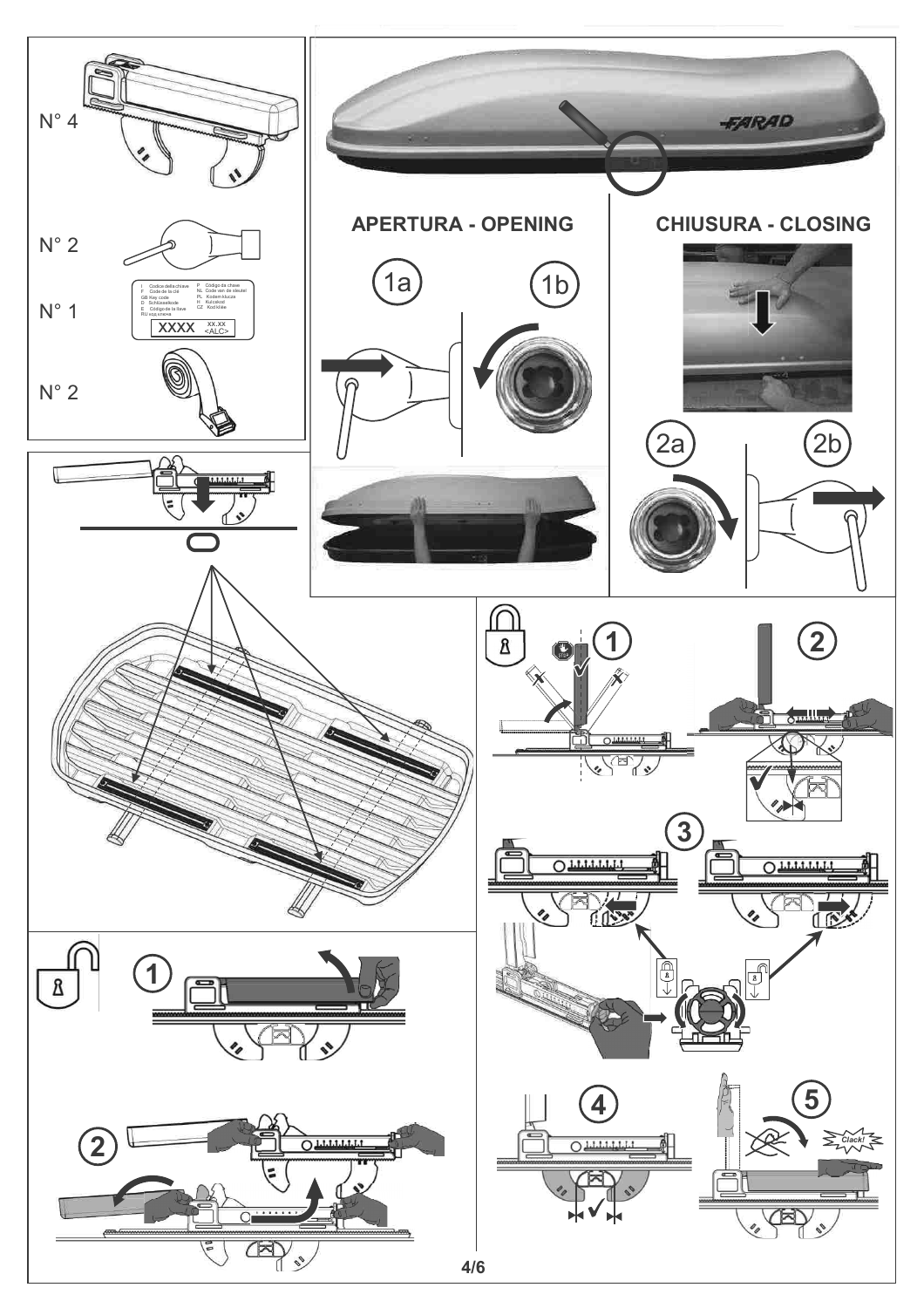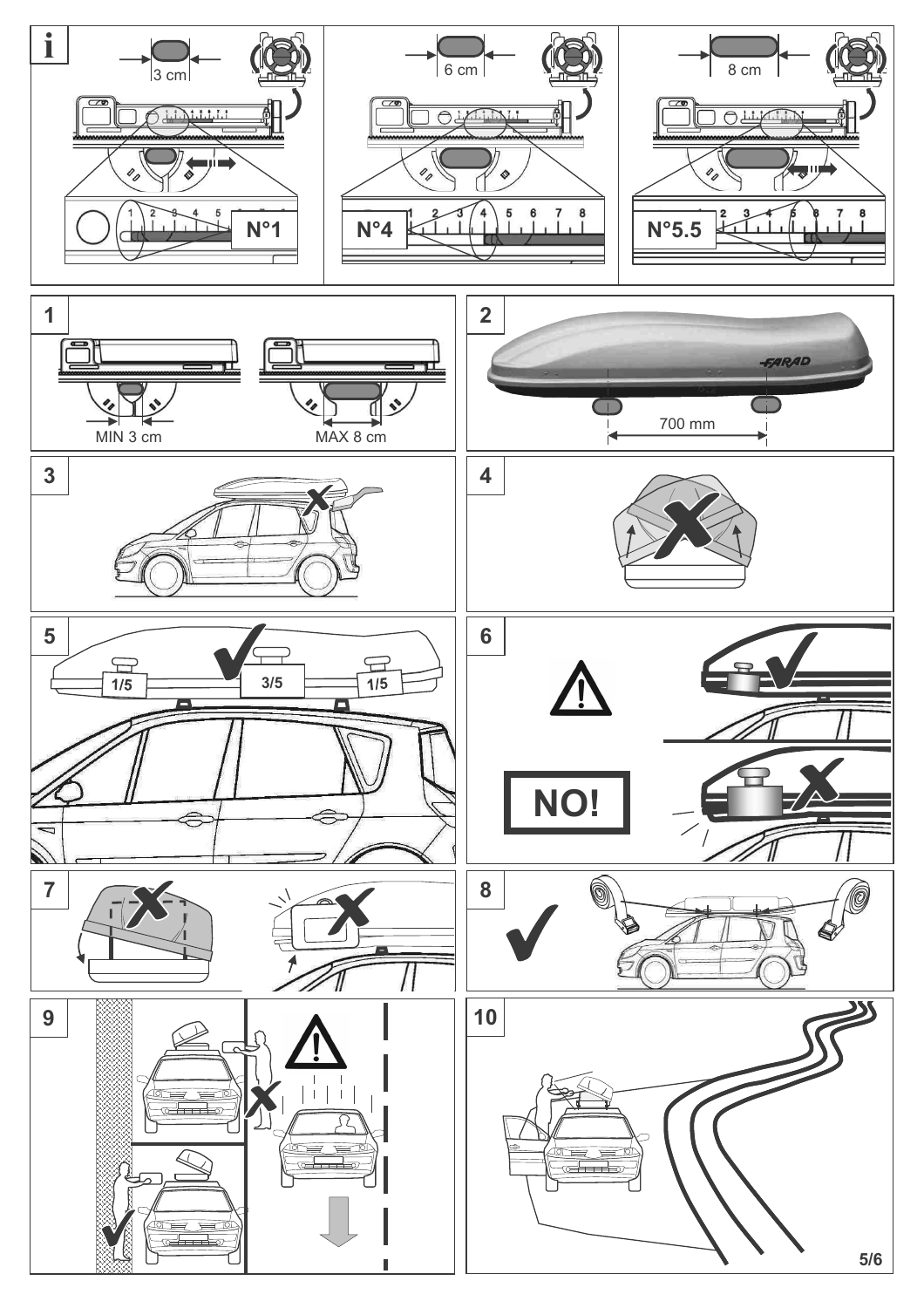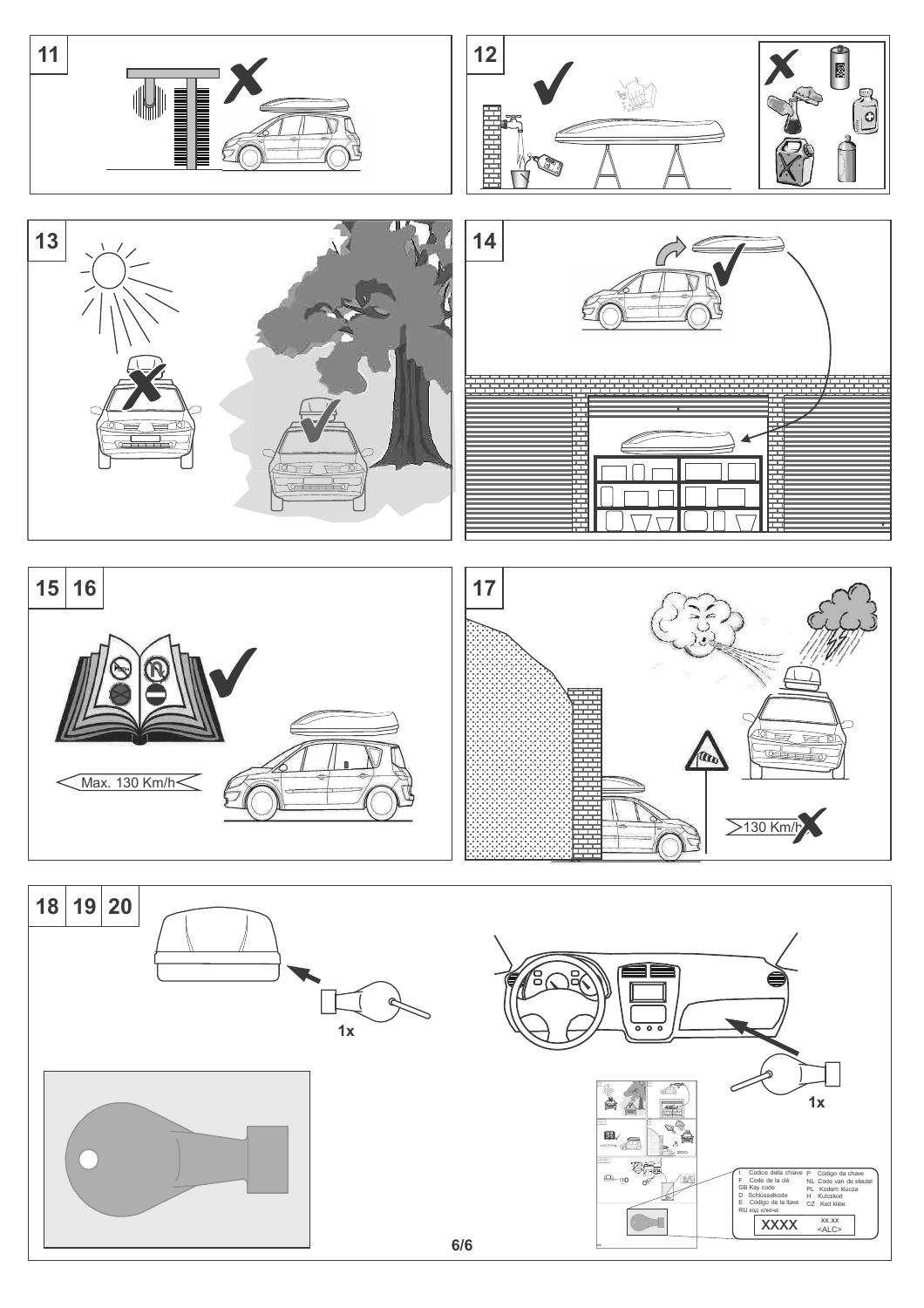

## $(T)$

L'ingombro del box sull'auto viene a volte sottovalutato; in particolare per quelle vetture già alte (SUV e CAMPER). Ciò puo' causare colpi inaspettati al coperchio, con strisciate e danni che nel tempo o anche nell'immediato possono comportarne la rottura e quindi al suo inutilizzo.

Per evitare danni di qualsiasi natura, consigliamo di misurare l'altezza totale (auto + box) e di annotarla sull'adesivo sottostante che andrà messo in evidenza sul parabrezza.

# **GB**

It is easy to forget the height of the roof box added to the normal height of the carThis is especially important for MPVs and people carriers. If the overall height of the vehicle is forgotten and the roofbox hits overhanging objects the roofbox may become damaged or cracked. Such shocks can lead to splits in the main section of the roofbox. To prevent this form happening it is advised to measure the total height of the vehicle with the roofbox fitted. The total height should be noted on the enclosed sticker which should be affixed on the windscreen so it is clearly visible to the driver

## $(FR)$

L'encombrement du coffre sur le vehicule n'est pas toujours consideré (la hauteur totale de la voiture plus celle du coffre), en particulier sur les SUV et camper. Ceci peut causé des coups innatendus au coffre avec rayures et fissures qui par la suite peuvent causer la rupture de la coque.

Pour éviter tout accident de cette nature, il est conseillé de mesurer l'hauteur totale du vehicule plus le coffre. Noter sur le présent adhésif l'hauteur pour ensuite le coller sur le parbrise.

## **D**

Manchmal werden die Ausmaße von Auto mit montierter Dachbox unterschätzt; vor allem bei bereits hohe Autos (SUV und Wohnmobile). Das kann unerwartete Schläge auf den Deckel verursachen, mit Kratzer und Schäden die mit der Zeit oder auch unmittelbar zum Bruch führen und die Dachbox unbrauchbar machen. Um jegliche Schäden zu vermeiden, empfehlen wir die gesamte Höhe (Auto und Dachbox)abzumessen, auf dem Aufkleber zu vermerken und diesen auf die Windschutzscheibe anzubringen.